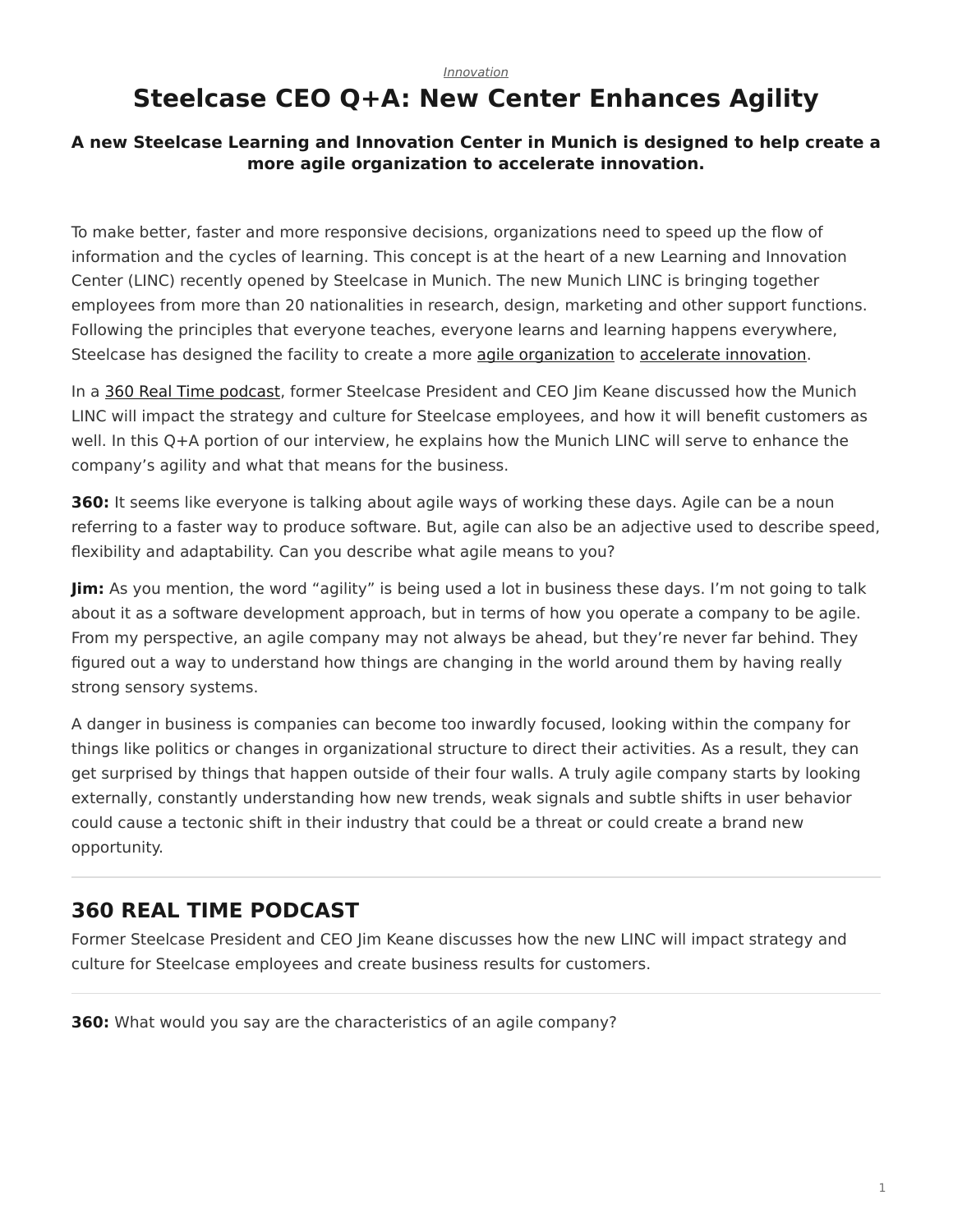**Jim:** The first attribute of an agile company is to have a really good sense of curiosity. Secondly, the company has to let that information flow very easily within its four walls. Once the information makes it into the company, how do you accelerate the rate at which it proliferates from person to person? To achieve that, you have to have a culture of high transparency, and usually that means a pretty high density as well, where you have lots of folks that are connected to lots of other folks, and they're able to make sure that information transfers at the grassroots level across the entire organization.

Now, the information can make its way across the organization quickly, but will we actually do anything about it? That's where the culture plays a role. Some companies have a culture of risk aversion. Truly agile companies are able to make decisions more easily by finding ways to start with small bets that respond quickly to new information. They have a culture that enjoys prototyping and testing new ideas and then measuring to see if the idea is responding to new information. It's really a fundamentally different way of running a company than the old days when information could travel up through the hierarchy to senior leaders who then make a decision. Today, if you wait for that to happen, it's probably going to be too late.

**360:** How can you encourage an organization to be agile not just in one part of the company, but throughout the business?

**Jim:** I think an agile company is always prepared to be able to respond quickly. That comes not just through a culture of trying to move quickly, but also a culture that plans everything for agility and flexibility. That includes thinking about your supply chains and your financial structure. How, in every decision-making process do you try to optimize for flexibility? Making sure that all your systems, processes, rules, organization structures are built first for the ability to react quickly to new information.

We're trying to practice this inside Steelcase. Like anything else, the more you learn about something like agility, the more opportunity you see to be even better. I think we're making good progress, and we have a lot of progress ahead of us. We're seeing our customers asking us, "How do we practice some of these same principles? How do we learn to become more agile? What role might space play in helping us do that?" We're excited about where those questions lead.

**360:** How can the Munich LINC help advance or improve the agility of the organization?

**Jim:** In order to be more agile, we have to increase the connections between people, increase the flow of information across the organization and the Munich LINC was designed specifically for that. The space is designed to maximize the number of places people might interact, either formally through scheduled meetings or informally through accidental discussions in hallways or in the [WorkCafé.](https://www.steelcase.com/spaces-inspiration/resilient-workplace/workcafe/) We purposely position leaders not on the top floor, but down toward the WorkCafé to increase the likelihood leaders would interact with people.